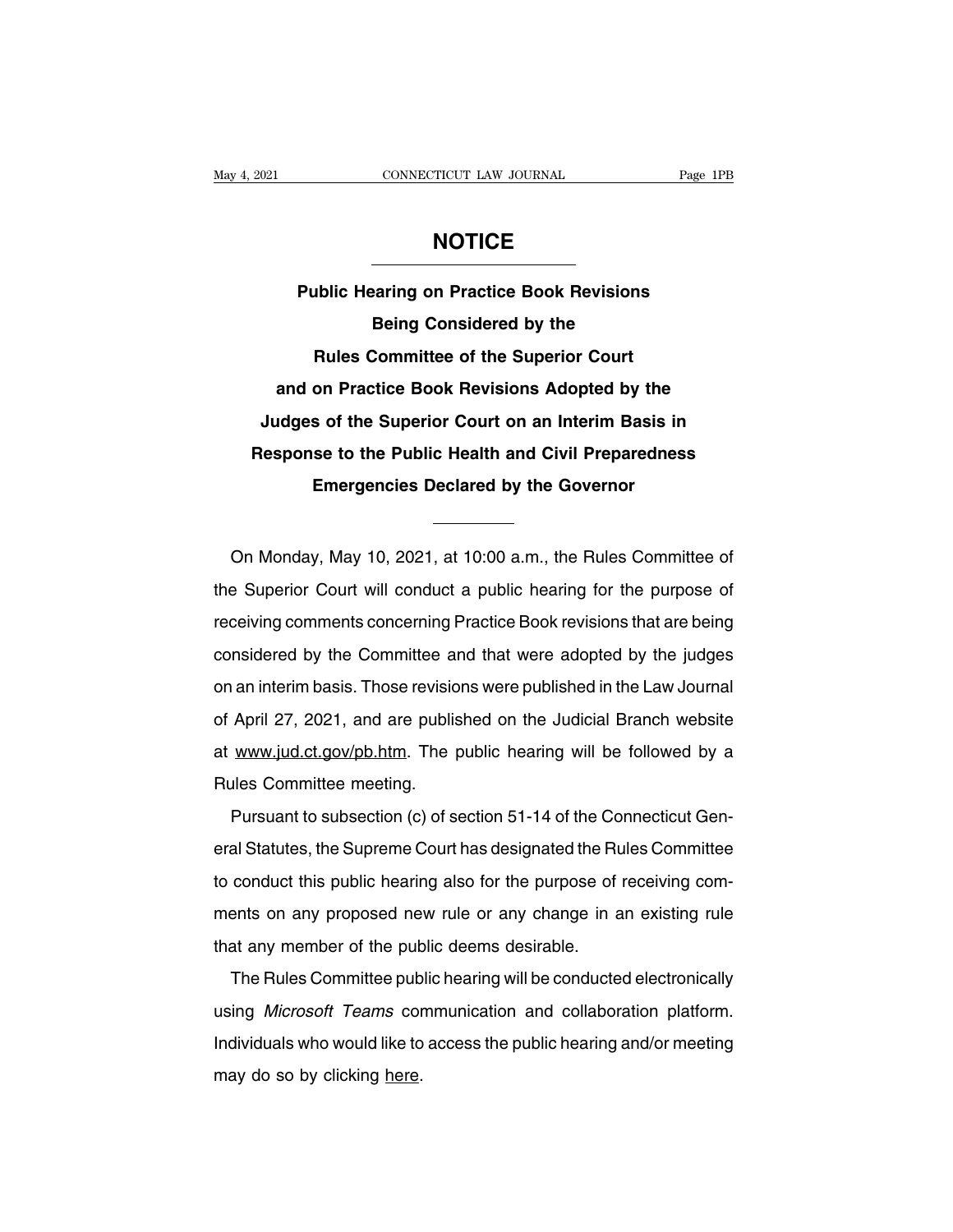It is important that certain procedures are followed by every individual<br>It is important that certain procedures are followed by every individual<br>In wishes to access the public hearing and/or meeting, and for those Page 2PB CONNECTICUT LAW JOURNAL May 4, 2021<br>It is important that certain procedures are followed by every individual<br>who wishes to access the public hearing and/or meeting, and for those<br>who wish to speak at the public he It is important that certain procedures are followed by every individual<br>who wishes to access the public hearing and/or meeting, and for those<br>who wish to speak at the public hearing. All individuals who access<br>the public It is important that certain procedures are followed by every individual<br>who wishes to access the public hearing and/or meeting, and for those<br>who wish to speak at the public hearing. All individuals who access<br>the public and who wishes to access the public hearing and/or meeting, and for those<br>who wish to speak at the public hearing. All individuals who access<br>the public hearing and meeting must at all times act in a professional<br>and respe who wish to speak at the public hearing. All individuals who access<br>the public hearing and meeting must at all times act in a professional<br>and respectful manner. Any individual whose conduct is deemed by<br>the Rules Committe who wish to speak at the public hearing. All individuals who access<br>the public hearing and meeting must at all times act in a professional<br>and respectful manner. Any individual whose conduct is deemed by<br>the Rules Committe Individuals who would like to speak at the public hearing should<br>a respectful manner. Any individual whose conduct is deemed by<br>the Public hearing or meeting.<br>Individuals who would like to speak at the public hearing shoul

the Rules Committee to be disruptive or inappropriate, will be removed<br>from the public hearing or meeting.<br>Individuals who would like to speak at the public hearing should<br>access the hearing one-half hour before the hearin from the public hearing or meeting.<br>Individuals who would like to speak at the public hearing should<br>access the hearing one-half hour before the hearing begins in order<br>to be recognized and placed in line while waiting to Individuals who would like to speak at the public hearing should<br>access the hearing one-half hour before the hearing begins in order<br>to be recognized and placed in line while waiting to speak. Each such<br>speaker will be all harmadals who would like to opeak at the pashe hearing should<br>access the hearing one-half hour before the hearing begins in order<br>to be recognized and placed in line while waiting to speak. Each such<br>speaker will be allowe to be recognized and placed in line while waiting to speak. Each such<br>speaker will be allowed five minutes to offer remarks. Anyone who<br>believes that they cannot cover their remarks within the five-minute<br>time period allow speaker will be allowed five minutes to offer remarks. Anyone who<br>believes that they cannot cover their remarks within the five-minute<br>time period allowed during the public hearing, and anyone who does<br>not wish to speak at believes that they cannot cover their remarks within the five-minute<br>time period allowed during the public hearing, and anyone who does<br>not wish to speak at the public hearing but wishes to offer comments<br>on the proposed r Rules Committee by earnier cover and a remained whall are two run<br>time period allowed during the public hearing, and anyone who d<br>not wish to speak at the public hearing but wishes to offer comme<br>on the proposed revisions, t wish to speak at the public hearing but wishes to offer comments<br>the proposed revisions, may submit their written comments to the<br>alles Committee by email at <u>RulesCommittee@jud.ct.gov</u>.<br>Any written comments should be re not won to opeak a<br>on the proposed re<br>Rules Committee b<br>Any written com<br>May 3, 2021.

ittee@jud.ct.gov.<br>ved on or before Monday,<br>Hon. Andrew J. McDonald<br>ittee of the Superior Court Any written comments should be received on or before Monday,<br>ay 3, 2021.<br>Hon. Andrew J. McDonald<br>Chair, Rules Committee of the Superior Court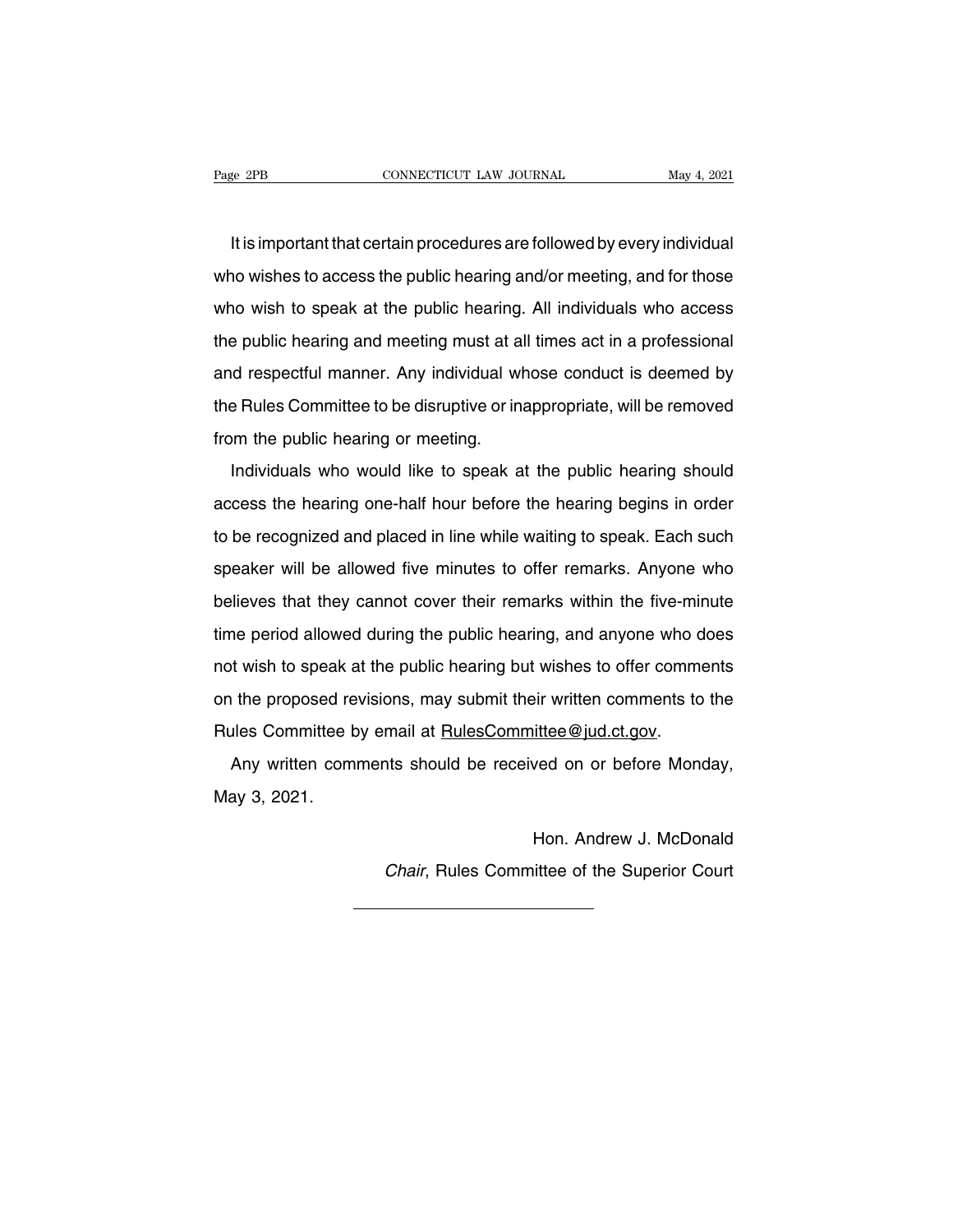## **NOTICE**

**Public Hearing on Practice Book Revisions**<br> **Public Hearing on Practice Book Revisions**<br>
to the Rules of Appellate Procedure **the Rules of Appellate Procedure**<br>**to the Rules of Appellate Procedure**<br>**dered by the Justices of the Supreme Court a Ref**<br>**Ref**<br>**Being Considered by the Justices of the Supreme Court and<br>Judges of the Appellate Court<br><b>Being Considered by the Justices of the Supreme Court and Hearing on Practice Book Revisions**<br>the Rules of Appellate Procedure<br>red by the Justices of the Supreme Co<br>Judges of the Appellate Court to the Rules of Appellate Procedure<br>Being Considered by the Justices of the Supreme Court and<br>Judges of the Appellate Court<br>On May 17, 2021, at 2 p.m., a public hearing will be conducted pursuant<br>General Statutes § 51-14

Judges of the Appellate Court<br>
Tudges of the Appellate Court<br>
Court<br>
Con May 17, 2021, at 2 p.m., a public hearing will be conducted pursuant<br>
to General Statutes § 51-14 (c) for the purpose of receiving comments con-<br>
cer On May 17, 2021, at 2 p.m., a public hearing will be conducted pursuant<br>to General Statutes § 51-14 (c) for the purpose of receiving comments con-<br>cerning revisions to the Rules of Appellate Procedure, which are being<br>cons On May 17, 2021, at 2 p.m., a public hearing will be conducted pursuant<br>to General Statutes § 51-14 (c) for the purpose of receiving comments con-<br>cerning revisions to the Rules of Appellate Procedure, which are being<br>cons to General Statutes § 51-14 (c) for the purpose of receiving comments concerning revisions to the Rules of Appellate Procedure, which are being considered by the Justices and Judges, and that were adopted by the Justices a cerning revisions to the Rules of Appellate Procedure, which are being<br>considered by the Justices and Judges, and that were adopted by the Justices<br>and Judges on an interim basis, as well as any proposed new rule or any<br>ch considered by the Justices and Judges, and that were adopted by the Justices<br>and Judges on an interim basis, as well as any proposed new rule or any<br>change to an existing rule that any member of the public deems desirable. and Judges on an interim basis, as well as any proposed new rule or any<br>change to an existing rule that any member of the public deems desirable.<br>The revisions proposed by the Advisory Committee on Appellate Rules were<br>pri change to an existing rule that any member of the public deems desirable.<br>The revisions proposed by the Advisory Committee on Appellate Rules were<br>printed in the April 27, 2021 issue of the Connecticut Law Journal and are<br> inted in the April 27, 2021 issue of the Connecticut Law Journal and are<br>sted on the Judicial Branch website at http://www.jud.ct.gov/pb.htm.<br>Due to the ongoing pandemic, the public hearing will be conducted elec-<br>nically

printed in the April 27, 2021 issue of the Connecticut Law Journal and are<br>posted on the Judicial Branch website at <u>http://www.jud.ct.gov/pb.htm</u>.<br>Due to the ongoing pandemic, the public hearing will be conducted elec-<br>tr posted on the Judicial Branch website at http://www.jud.ct.gov/pb.htm.<br>Due to the ongoing pandemic, the public hearing will be conducted elec-<br>tronically using *Microsoft Teams* communication and collaboration platform.<br>In Due to the ongoing pandemic, the public hearing will be conducted electronically using *Microsoft Teams* communication and collaboration platform.<br>Individuals who would like to access the public hearing may do so by clicki tronicallyusing *Microsoft Teams* communication and collaboration platform.<br>Individuals who would like to access the public hearing may do so by click-<br>ing <u>here</u>. The public hearing will also be broadcast on the Judicial Individuals who would like to access the public hearing r<br>ing <u>here</u>. The public hearing will also be broadcast on the<br>YouTube channel. Individuals who wish to view the publ<br>do not wish to speak, may do so by clicking <u>her</u> If the public hearing will also be broadcast on the Judicial Branch's<br>buTube channel. Individuals who wish to view the public hearing but who<br>not wish to speak, may do so by clicking <u>here</u>.<br>For every individual who wishes

YouTube channel. Individuals who wish to view the public hearing but who<br>do not wish to speak, may do so by clicking <u>here</u>.<br>For every individual who wishes to access and speak at the public hearing,<br>it is important that c do not wish to speak, may do so by clicking here.<br>For every individual who wishes to access and speak at the public hearing,<br>it is important that certain procedures be followed. All individuals who<br>access the public hearin For every individual who wishes to access and speak at the public hearing,<br>it is important that certain procedures be followed. All individuals who<br>access the public hearing must at all times act in a professional and resp it is important that certain procedures be followed. All individuals<br>access the public hearing must at all times act in a professional and resp<br>manner. Any individual whose conduct is deemed by the co-chairs<br>disruptive or